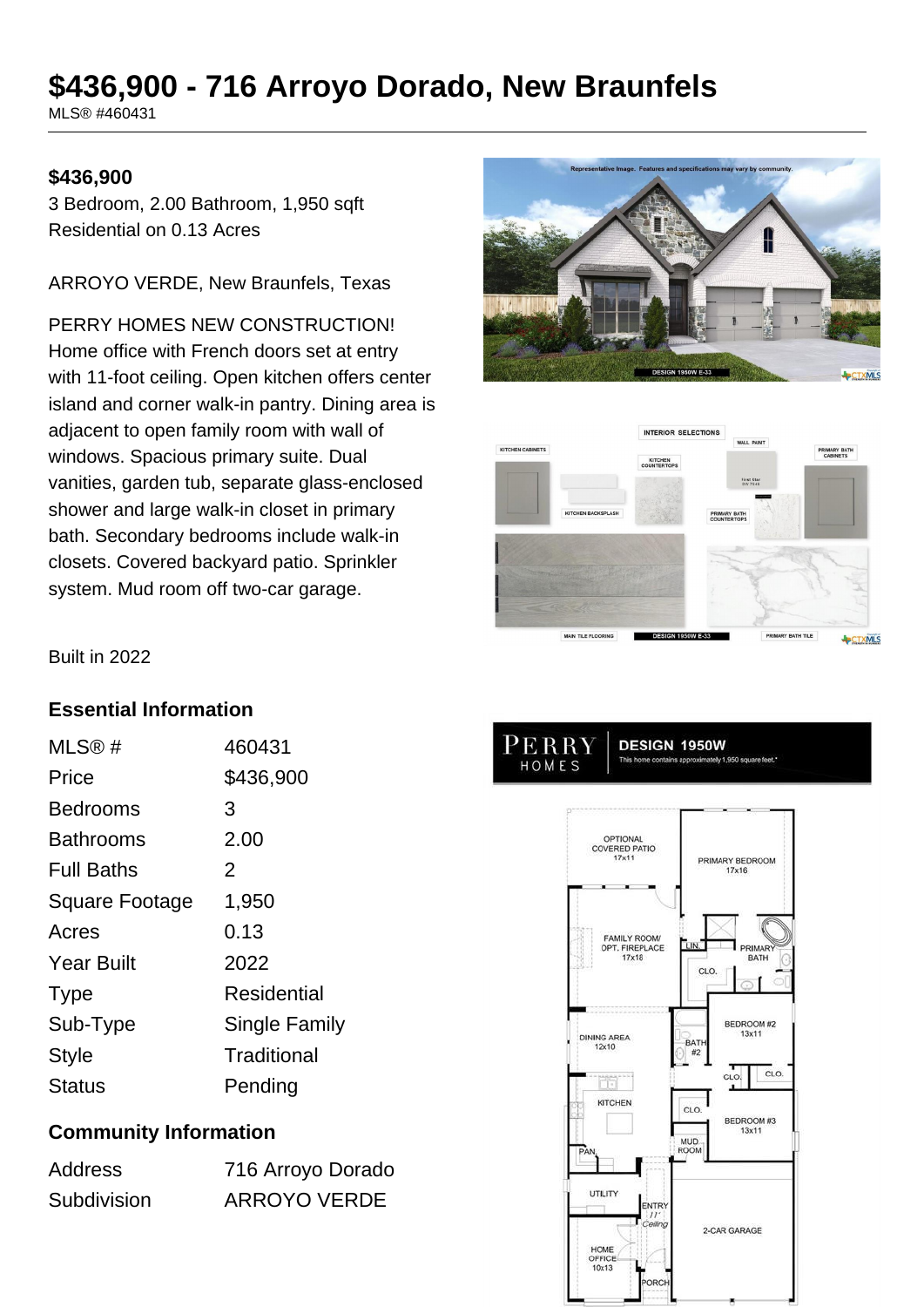| City                     | <b>New Braunfels</b>                                                                                                                                                                   |  |
|--------------------------|----------------------------------------------------------------------------------------------------------------------------------------------------------------------------------------|--|
| County                   | Comal                                                                                                                                                                                  |  |
| <b>State</b>             | <b>Texas</b>                                                                                                                                                                           |  |
| Zip Code                 | 78130                                                                                                                                                                                  |  |
| <b>Amenities</b>         |                                                                                                                                                                                        |  |
| <b>Utilities</b>         | Cable Available, High Speed Internet Available                                                                                                                                         |  |
| <b>Features</b>          | Playground, Park, Curbs                                                                                                                                                                |  |
| Parking                  | Attached, Garage                                                                                                                                                                       |  |
| # of Garages             | $\overline{2}$                                                                                                                                                                         |  |
| View                     | None                                                                                                                                                                                   |  |
| <b>Interior</b>          |                                                                                                                                                                                        |  |
| Interior                 | Carpet, Ceramic Tile                                                                                                                                                                   |  |
| <b>Interior Features</b> | Ceiling Fan(s), Carbon Monoxide Detector, Garden Tub/Roman Tub,<br>Home Office, Living/Dining Room, Pull Down Attic Stairs, Separate<br>Shower, Breakfast Area, Kitchen Island, Pantry |  |
| Appliances               | Dishwasher, Electric Water Heater, Disposal, Tankless Water Heater,<br>Some Electric Appliances, Cooktop, Microwave                                                                    |  |
| Heating                  | Central, Electric                                                                                                                                                                      |  |
| Cooling                  | Central Air, 1 Unit                                                                                                                                                                    |  |
| <b>Fireplaces</b>        | <b>None</b>                                                                                                                                                                            |  |
| # of Stories             | 1                                                                                                                                                                                      |  |
| <b>Stories</b>           | One                                                                                                                                                                                    |  |
| <b>Exterior</b>          |                                                                                                                                                                                        |  |
| <b>Exterior Features</b> | <b>Covered Patio, Rain Gutters</b>                                                                                                                                                     |  |
| Windows                  | Double Pane Windows                                                                                                                                                                    |  |
| Roof                     | Composition, Shingle                                                                                                                                                                   |  |
| Construction             | <b>Brick, Stone Veneer</b>                                                                                                                                                             |  |
| Foundation               | Slab                                                                                                                                                                                   |  |

# **School Information**

| <b>District</b> | <b>Comal ISD</b>            |
|-----------------|-----------------------------|
| Elementary      | <b>Oak Creek Elementary</b> |
| Middle          | <b>Canyon Middle School</b> |
| High            | Canyon High School          |

# **Additional Information**

| Date Listed | January 6th, 2022 |
|-------------|-------------------|
|             |                   |